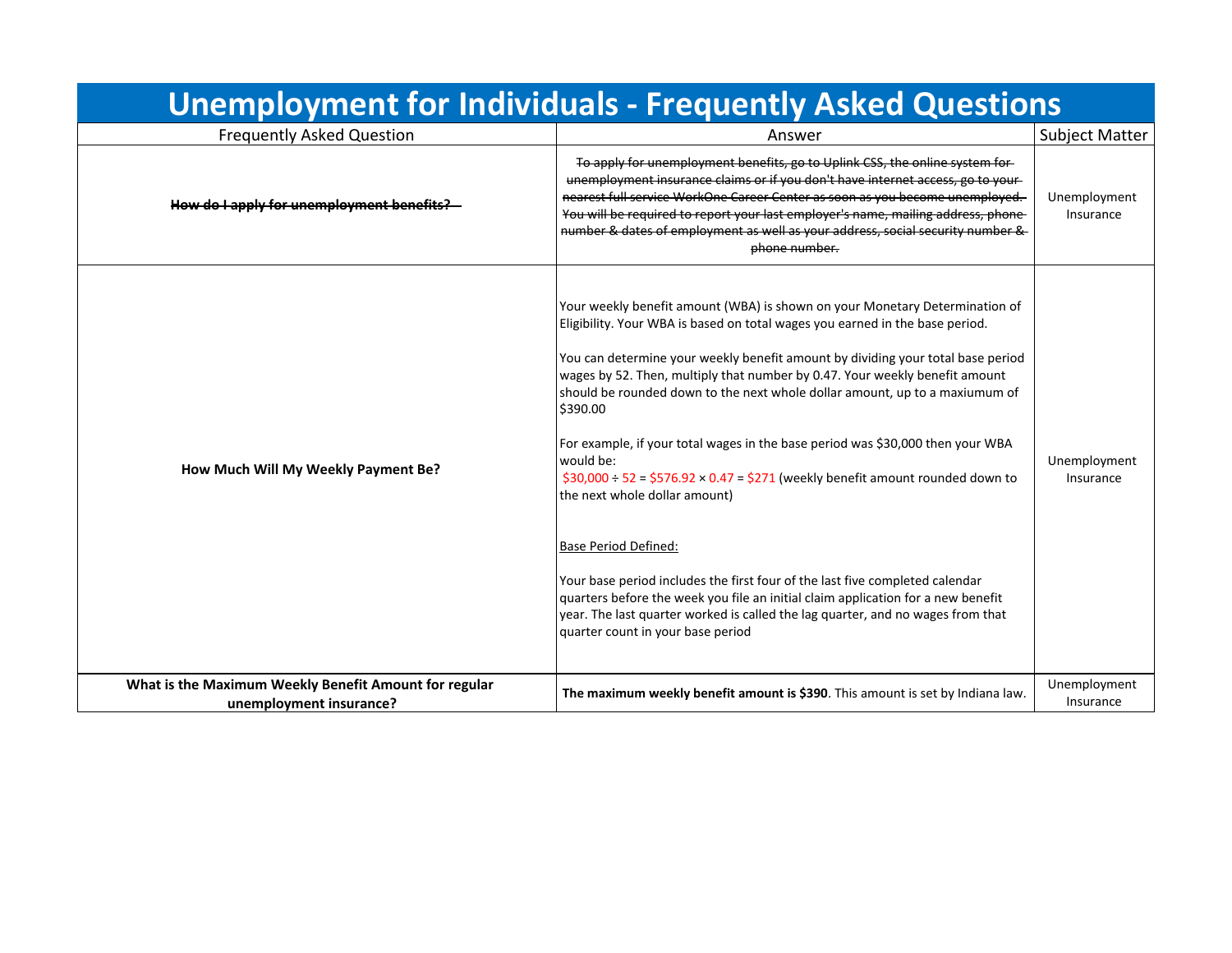| I have an Uplink Claimant Self-Service account but I cannot log in to file<br>my claim or voucher because I forgot my username or password? | Visit the Uplink Claimant Self-Service home page and choose "Forgot Username"<br>or "Forgot Password" to reset it yourself. You will be prompted to enter your SSN,<br>date of birth and other information. You will then be able to create a new<br>username or password. If you need additional user name or password assistance,<br>please email us at UsernameReset@dwd.in.gov. Include your full name, the last<br>four of your SSN, current mailing address and a phone number where you can be<br>reached. Please be sure to let us know if you need username or password<br>assistance or both. We will get back with you as soon as possible. | Unemployment<br>Insurance |
|---------------------------------------------------------------------------------------------------------------------------------------------|--------------------------------------------------------------------------------------------------------------------------------------------------------------------------------------------------------------------------------------------------------------------------------------------------------------------------------------------------------------------------------------------------------------------------------------------------------------------------------------------------------------------------------------------------------------------------------------------------------------------------------------------------------|---------------------------|
| When will I receive my first payment?                                                                                                       | You should receive your first payment within 3 weeks if there are no issues on<br>your claim for benefits. You are not paid benefits for the first week you claim after<br>filing for benefits (the first voucher you submit) because this is your waiting period<br>week. During the COVID-19 Pandemic, this waiting period has been waived.                                                                                                                                                                                                                                                                                                          | Unemployment<br>Insurance |
| What are issues, and why are there issues on my claim?                                                                                      | An issue can be associated with your claim if circumstances occur such as being<br>terminated from your last employer or you were eligible for severance or vacation<br>pay at the time of separation. Other issues may occur due to how you answered<br>the questions on your voucher. These issues must be resolved before payments<br>can be released. A DWD claims investigator will contact you to resolve these<br>issues. You do not need to call the Contact Center as they cannot resolve any<br>issues of your claim.                                                                                                                        | Unemployment<br>Insurance |
| How will DWD notify me about changes, determinations or decisions on<br>my claim?                                                           | DWD routinely delivers notices to claimants via e-mail. Claimants are entitled to<br>receive notice by US Mail once they have informed the Agency that they are<br>requesting notice by US Mail. Complete, sign, and return SF56627 to document<br>your request or call the Contact Center. Once the request has been processed,<br>you will receive notices by US Mail. Please note that you are still required to file<br>new claims and weekly vouchers online via DWD Uplink filing system. Decisions or<br>determinations are placed on your home page under "Correspondence History."                                                            | Unemployment<br>Insurance |
| Why don't I receive payment for my first voucher?                                                                                           | Indiana law requires a one waiting period week, which means you do not receive a<br>check for the first week of your claim if you meet eligibility requirements. During<br>the COVID-19 Pandemic, this waiting period has been waived.                                                                                                                                                                                                                                                                                                                                                                                                                 | Unemployment<br>Insurance |
| Why is my claim being reviewed?                                                                                                             | Issues associated with your claim will cause a review of your claim and could delay<br>payment of benefits. A claims investigator will contact you with questions.                                                                                                                                                                                                                                                                                                                                                                                                                                                                                     | Unemployment<br>Insurance |
| What is my Benefit Year-End (BYE) date?                                                                                                     | Your Benefit Year-End (BYE) date is the Saturday that ends the 52nd week after<br>you filed your claim for unemployment benefits. Also, it is located on your<br>monetary determination that was mailed to you after filing your claim.                                                                                                                                                                                                                                                                                                                                                                                                                | Unemployment<br>Insurance |